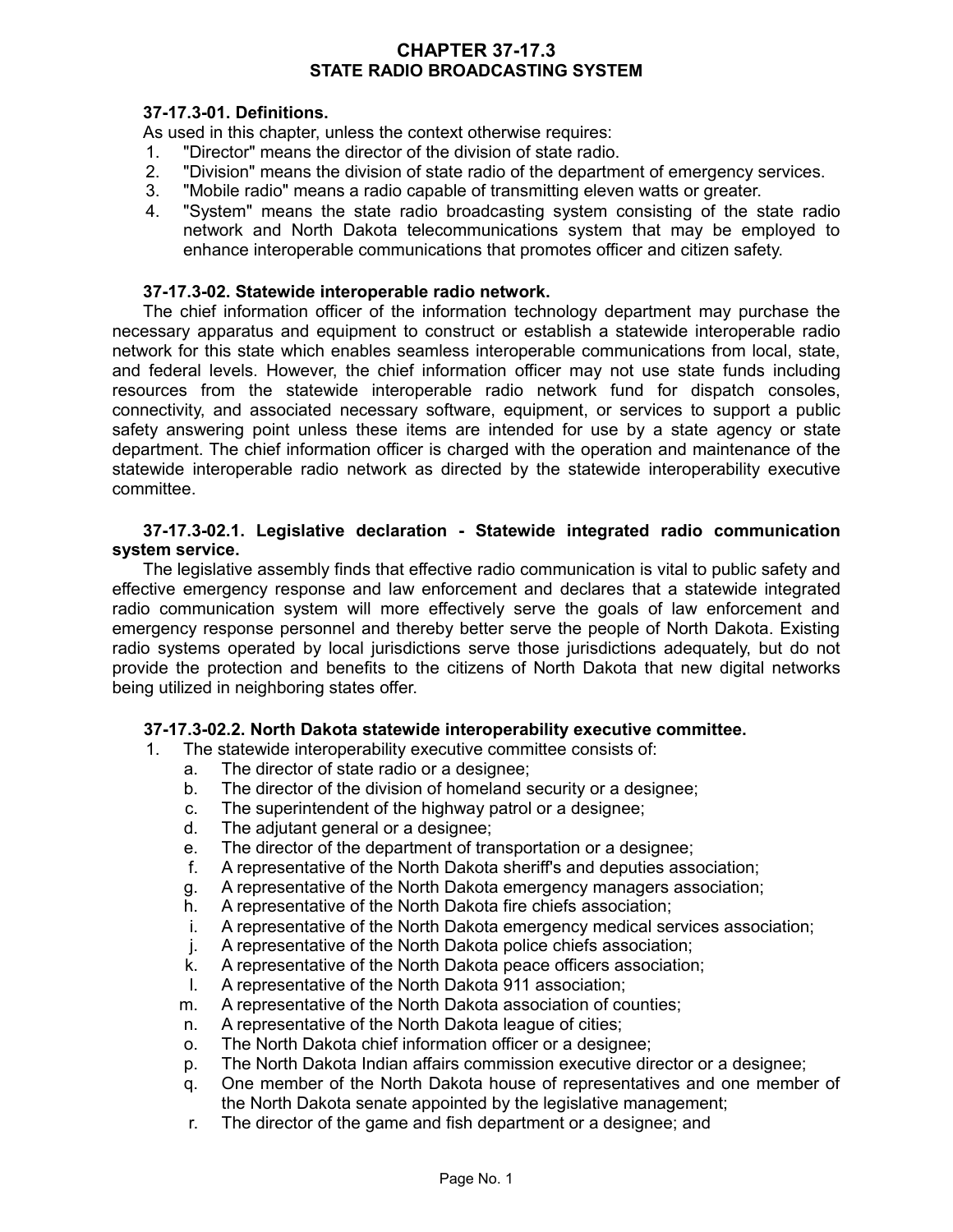- s. The state health officer or a designee.
- 2. The committee shall elect a chairman and vice chairman for terms of two years upon its initial meeting.
- 3. The committee shall prepare recommendations regarding a statewide interoperable radio network with due consideration for all stakeholders reliant upon the statewide interoperable radio network.
- 4. The committee may adopt rules governing the connection or integration of public safety answering points to the statewide interoperable radio network and shall adopt rules governing eligibility for access to the network.

## **37-17.3-03. Receiving and transmitting sets - State cost-share.**

- 1. Subject to the rules of the statewide interoperability executive committee, a political subdivision within the state or a nongovernmental emergency services provider operating within the state may furnish to its personnel the appropriate personal and vehicular radios that can access the statewide interoperable radio network. Each radio programmed to access the statewide interoperable radio network must be approved by the statewide interoperability executive committee. The chief information officer shall establish a process to register and audit users of the statewide interoperable radio network.
- 2. The information technology department may provide a state cost-share for each radio purchased under this section. The state cost-share for each radio is one thousand five hundred dollars unless the cost of the radio is less than one thousand five hundred dollars in which case the state cost-share is the cost of the radio.

## **37-17.3-04. Broadcasting dispatches - Reports required.**

The director shall broadcast all dispatches and reports submitted which have a reasonable relation to or connection with the apprehension of criminals, the prevention of crimes, or the maintenance of peace and order in the state, including disaster emergency services.

#### **37-17.3-05. Emergency service for certain messages.**

Every telephone company and company providing communications equipment operating within this state shall provide emergency service to all messages or calls directed to any station of the system.

#### **37-17.3-06. Official use of radio equipment on private automobiles prohibited without permit.**

No person may equip or use in a privately-owned automobile or any other motor vehicle a mobile two-way radio equipped for transmitting and receiving on any frequency authorized for first responder use in the state of North Dakota without first applying for and securing a permit from the director. This section does not apply to the use of a two-way citizens' band radio, a two-way business radio, or a two-way amateur radio in an automobile or any other motor vehicle.

#### **37-17.3-07. Maintenance of radio system - Personnel, equipment, and expense.**

The director may employ such radio operators and assistants and such radio equipment as the director may deem necessary to carry out the provisions of this chapter and shall fix the compensation of such personnel. The cost of maintenance and operation of the system and all shortwave length radio receiving and transmitting sets owned or operated by the state must be paid out of the appropriation for this purpose.

## **37-17.3-08. State radio system and service fees.**

1. The director shall establish the appropriate fees for access to the state radio system and North Dakota law enforcement telecommunications systems and other such systems that may be employed that enhance public safety. Changes to fees charged by the division, including schedule of charges for counties and cities, will take effect on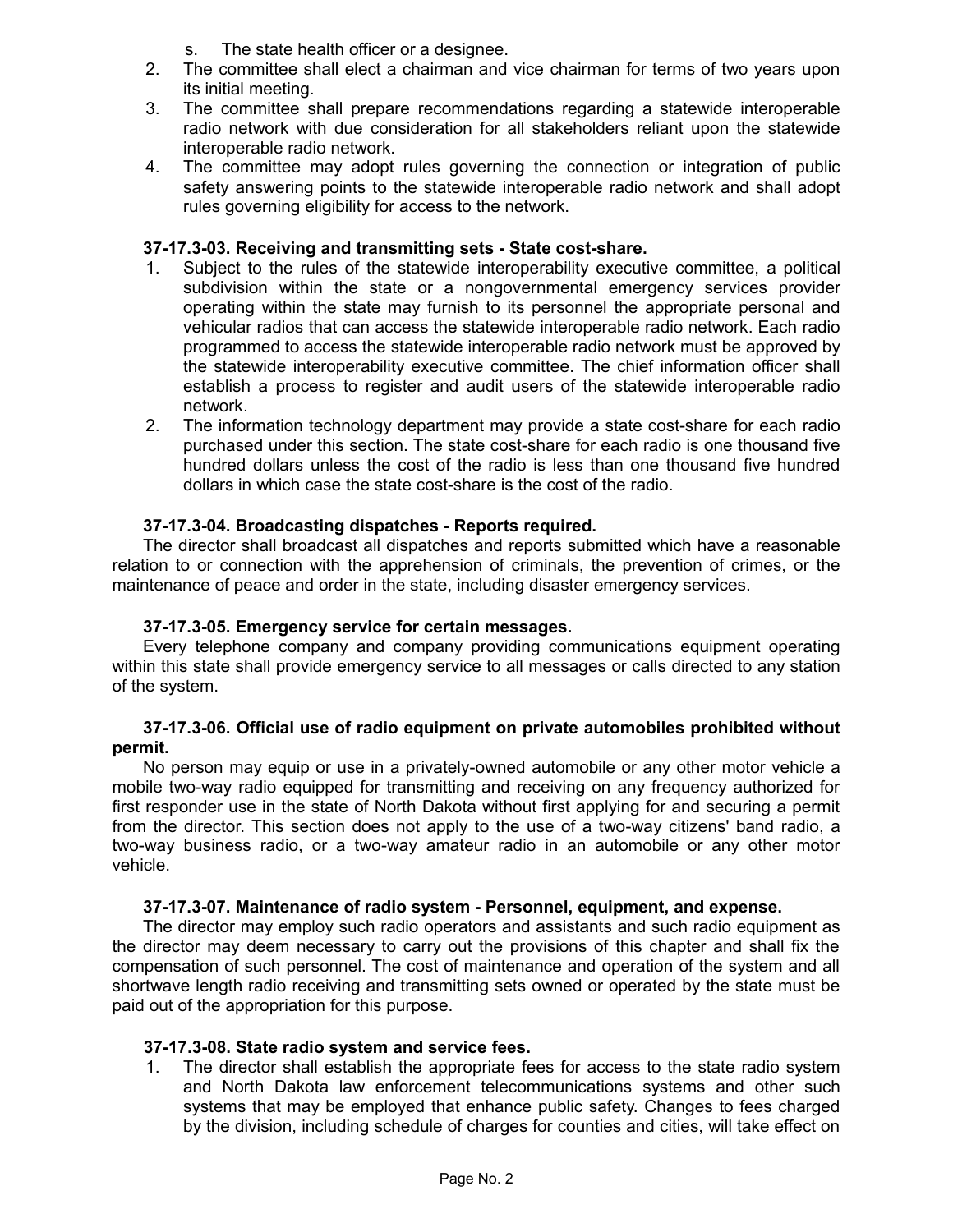July first. The director shall announce any fee increases a minimum of one year before the effective date. When the director considers an adjustment, as a part of the process the director shall consult with representatives of state and local units of government before setting fees. The director may consider economic conditions and the general economy when setting fees. The director shall deposit all revenue obtained under this chapter with the state treasurer for deposit in the state radio broadcasting system operating account. The state radio broadcasting system operating account must be expended pursuant to legislative appropriation for the operation and maintenance of the system.

- 2. Each county and city law enforcement department that accesses the North Dakota teletype system shall pay a fee levied on a per terminal basis. Other law enforcement affiliated organizations and federal agencies will pay one hundred percent of the actual costs incurred by the division for providing the service. Fees will be levied on a per terminal basis. State general fund agencies that access the system will not incur any fees for the service. City and county law enforcement fees will be based on the following schedule of charges per terminal:
	- a. County population of less than five thousand shall pay forty dollars per month.
	- b. County population of five thousand or more but less than ten thousand shall pay eighty dollars per month.
	- c. County population of ten thousand or more but less than fifteen thousand shall pay one hundred twenty dollars per month.
	- d. County population of fifteen thousand or more but less than twenty-five thousand shall pay one hundred sixty dollars per month.
	- e. County population of twenty-five thousand or more shall pay two hundred dollars per month.

#### **37-17.3-09. Public safety answering point service and fees.**

The division may provide primary public safety answering point services to a political subdivision that has a population of fewer than twenty-five thousand at the time an agreement is signed for services with the division. The division shall charge the apportioned amount consistent with the actual costs of providing the primary service per telephone access line and wireless access line. The fee for primary public safety answering point services must be charged to and paid by the political subdivision receiving services from the division under this section from and after the date of the agreement entered into by the political subdivision or its designee under section 57-40.6-05. The division may provide primary public safety answering point services and other public safety answering point related services during emergencies and other times of need as agreed in a mutual aid agreement. Charges for services must be specified in the mutual aid agreement. Each political subdivision currently receiving primary public safety answering point services from the division shall abide by the standards established by law.

#### **37-17.3-10. Lost or missing individuals.**

The division shall:

- 1. Establish and maintain a statewide file system for the purpose of effecting an immediate law enforcement response to reports of lost or missing individuals.
- 2. Implement a data exchange system to compile, maintain, and make available for dissemination to North Dakota and to out-of-state law enforcement agencies descriptive information to assist appropriate agencies in recovering lost or missing individuals.
- 3. Establish contacts and exchange information regarding lost or missing individuals with the national crime information center.
- 4. Notify each enforcement agency that a report of lost or missing individuals must be entered as soon as the minimum level of data specified by the division is available to the reporting agency and that no waiting period for entry of that data exists. If the enforcement agency is unable to enter the data, the division shall enter the information into the national crime information center file immediately upon notification.